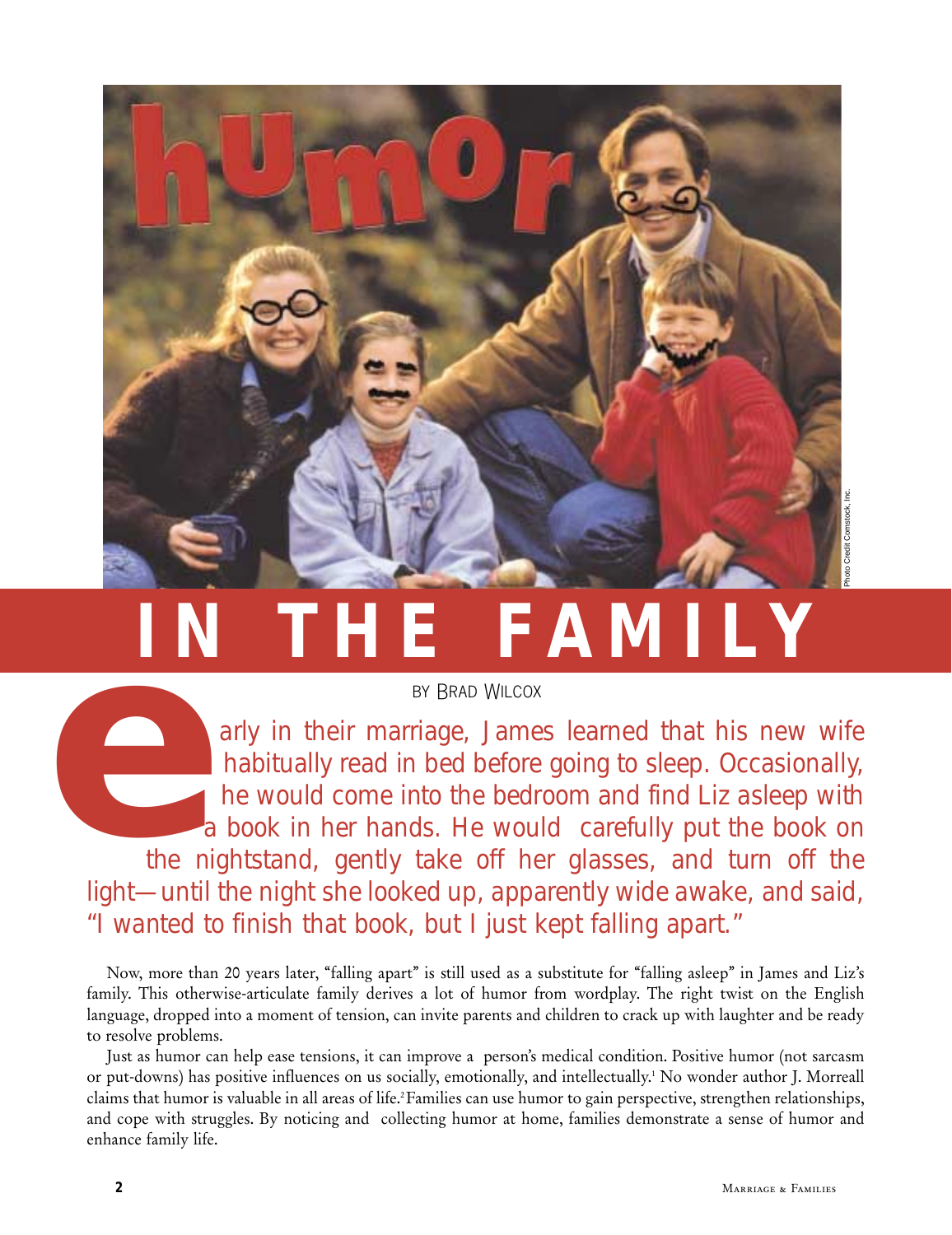#### **Foundations of Family Humor**

Humor in the family isn't funny unless everyone is laughing. Mutual respect, love, and trust allow family members to share and create humor. Humor perceived as controlling ("Keep laughing and you'll be laughing all the way to your room instead of going to play with your friends!") or sarcastic ("Come on, let's help Rob review his spelling words— T-E-E-C-H-E-R; isn't that how you spelled it on the test, Rob?") can hurt relationships and create an atmosphere of defensiveness instead of closeness. Family members then may not trust the others to be gentle and to protect each other from harshness or unkindness. Moreover, parents who can't laugh at their own faults and are angry when their children notice parental imperfections may convince children that adulthood is humorless and grim and that parents and other authority figures have lost the ability to be compassionate.

Family members usually know each other's weakness and fears. When mutual respect is present, they don't treat those fears lightly or make a joke about another's weakness. The love in a family is diminished by "humor" that makes another want to withdraw from the family. Appropriate humor unifies the family with warmth, laughter, and a desire to be together.

## **Humor Can Improve Our Perspecti ve**

We can't always choose what we look at, but we can choose what we see—our perspective on the situation. Katie, 3, and Brian, 2, were at home with Dad while Mom worked. Dad noticed that they were playing "go to church," which apparently made it necessary for Katie to wobble in Mom's high heels and Brian to shuffle along in Dad's gigantic shoes. Later, Dad noticed that both children had on Mom's shoes. "What are you playing now?" he asked.

"Go to work," Katie replied. Rather than being upset because he wasn't employed right then and his children thought working was just for "moms," Dad laughed and enjoyed telling Mom the story when she got home. Seeing the humor of the situation helped him keep a good perspective and made a family memory they enjoy laughing about together.

In another family, a little boy asked his mother to help him find his coat. Mom said, "It's right over there, on the hook."

"No, that's not mine," her son replied.

Mom then joined the boy in looking around the house and yard. Finally, they returned to the coat hooks and Mom asked, "Are you sure this isn't your coat?"

"I'm sure," the boy said. "Mine had snow on it!"

These examples of the value of humor in improving our perspective lead to the conclusion that "Healthy

humor used in a variety of ways can enhance the quality of the time we spend in our families together." <sup>3</sup> Humor can reduce stress, help in times of family crisis, strengthen commitment, appreciation, affection, and relaxation, and even reduce quarreling.4

#### **Humor Can Strengthen Relationships**

Just as politicians and other public speakers often introduce a serious talk with humor (many people remember President Kennedy's statement that he was the man "who accompanied Jacqueline Kennedy to Paris" because she had attracted the most attention), we can use humor to introduce serious discussions between parents and children. One mother reminds her children of etiquette slip-ups by saying, "Miss Manners™ called to remind you to introduce your friends to your parents when they come over." Or she affects a Southern accent to remind a daughter, "Honeychile, a lady nevah entertains a gentleman in her bedroom."

A touch of humor now and again can allow us to communicate while maintaining a positive tone in our relationships. The key is to make sure everyone is laughing. Any sarcasm or veiled criticism or putdowns—the unfortunate staples of "humor" on so many TV sit-coms can cause lasting wounds. Comments such as, "Nice suit— NOT!" "Is your face always so broken out? You look like you have



**3**

**Photo Credit Comstock, Inc.**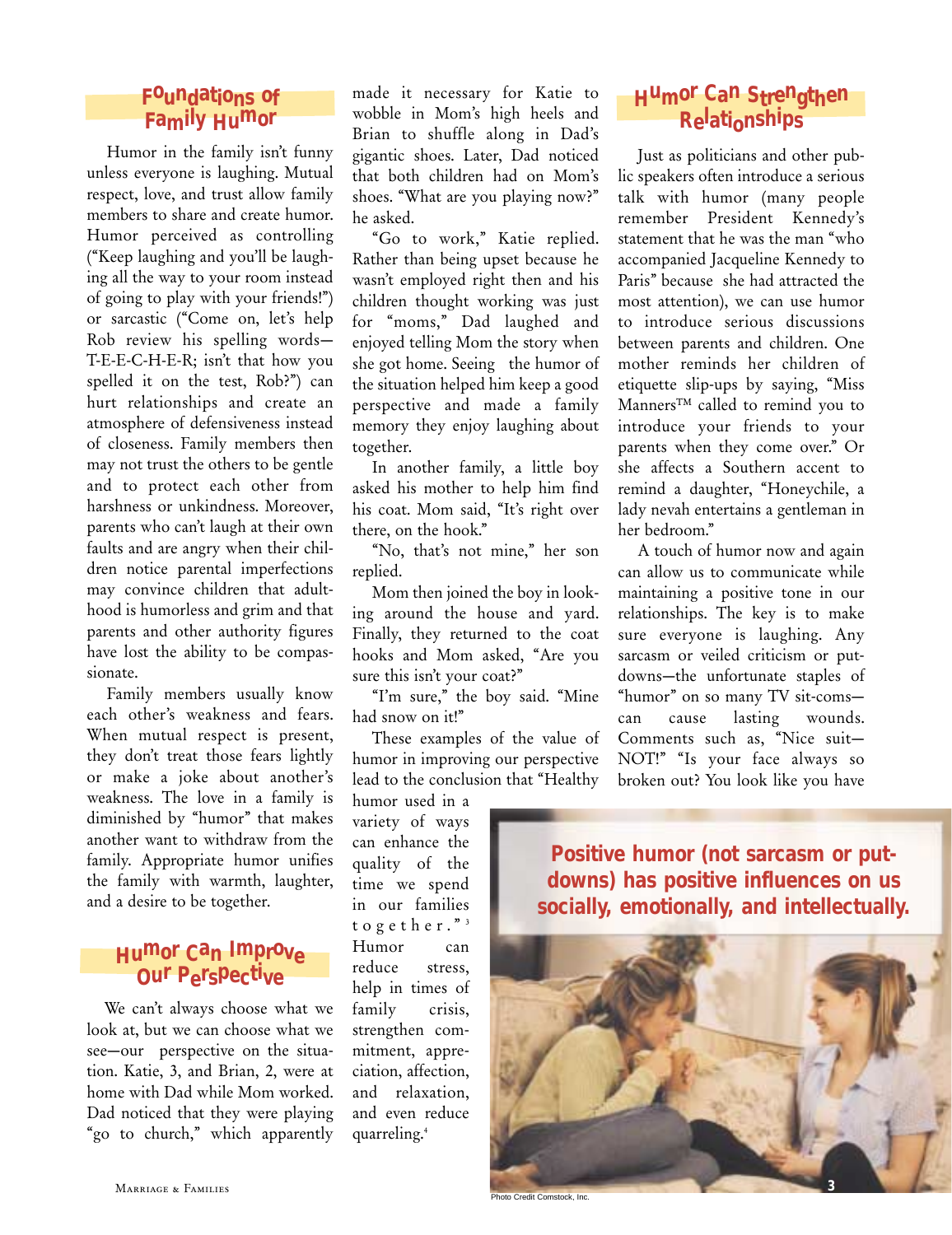chicken pox," or "Rhonda will eat it—she's obviously never missed a meal" will be long remembered, and not fondly. Teasing between siblings can quickly get out of hand, because we all know how others in the family are vulnerable. Family members (including parents) who tell embarrassing stories at the expense of other family members need to remember that some stories are not theirs to tell. If family members begin to accuse each other of lacking a sense of humor or have to explain that they were "just kidding," chances are that constructive use of humor has fallen by the way.

Couples must be careful of the trap of contempt. Sarcasm, which often seems like witty wordplay, is a form of contempt that can lead to deterioration of the family. Other forms of contempt (name-calling, eye-rolling, sneering, mockery, and hostile humor) are equally destructive. Whether between husband and wife, parent and child, or siblings, contempt undermines relationships

**Some of the best sources of humor at home are family tales.**



and sometimes is disguised as humor. As marriage scholar John Gottman wrote, "contempt . . . is poisonous to a relationship because it conveys disgust. It's . . . impossible to resolve a problem when your partner is getting the message you're disgusted with him or her. Inevitably, contempt leads to more conflict rather than to reconciliation."5

Humor, when it is an expression of kindness and not contempt, makes communication easier.6 It can also get a point across with love instead of being preachy or overbearing. One couple was worried that their son was getting home past curfew. After calmly reviewing with him the reasons for a curfew and being sure he knew of their love, the parents and son agreed that he needed an incentive to arrive home on time. Before his next date, the son found a clock and a note in the entry. The note read: "I am your new best friend. I love you and get worried

when you're out late, so I'm set for your curfew time. Please come home in time to turn off my alarm before I wake everyone up! P.S. And no fair turning me off and leaving again. Your conscience is your good friend, too."

## **Humor Can Help Us Cope**

Susan and Joe had been vacationing in Mexico with their six young children. Joe's work required him to return home a few days early and Susan, seven months pregnant, found herself shepherding her brood through customs and having to deal with mounting distractions and demands. "There I was," she recalls, "out of money and out of diapers. I was trying to keep track

#### **Humor at its loving best:**

- Harmonizes relationships
- Brings people together
- Offers hope and good will
- Discloses the truth
- Shows that love can be a laughing matter
- Attracts others
- Shows appreciation
- Awakens positive feelings
- Improves relationships
- Allows informality
- Promotes fun
- Enhances enjoyment of life
- Makes forgiveness easier
- Leads to praise
- Improves flexibility
- Opens minds and hearts
- Permits more cooperation
- Makes love grow

From Bill Borcherdt. "Differential humor and its not-so-funny strain on love." *Journal of Rational-Emotional & Cognitive-Behavior Therapy 18*, 1, 59 (Spring 2000).

of the luggage and the children. I was so pregnant I could hardly walk." The customs agent looked from Susan to her six noisy children and back to Susan. "Lady, go right through," he invited. "If you have drugs in those bags, you need them." A shared understanding and humorous comment made Susan's journey more bearable.

We all encounter things that are inconvenient, terrible, or even unbearable, it seems. We change what we can, but sometimes we have to accept and cope with unpleasant or awful circumstances. Humor can be a helpful coping tool. Researchers have found that humor can significantly decrease anxiety.<sup>7</sup> It can also reduce psychological problems and distress.8 When a daughter came in looking miserable after running an errand in the car, her father asked what was wrong. The daughter began, "Well, the good news is that I didn't hit the tree, or any people." She started to cry: "But the neighbors are going to be mad that I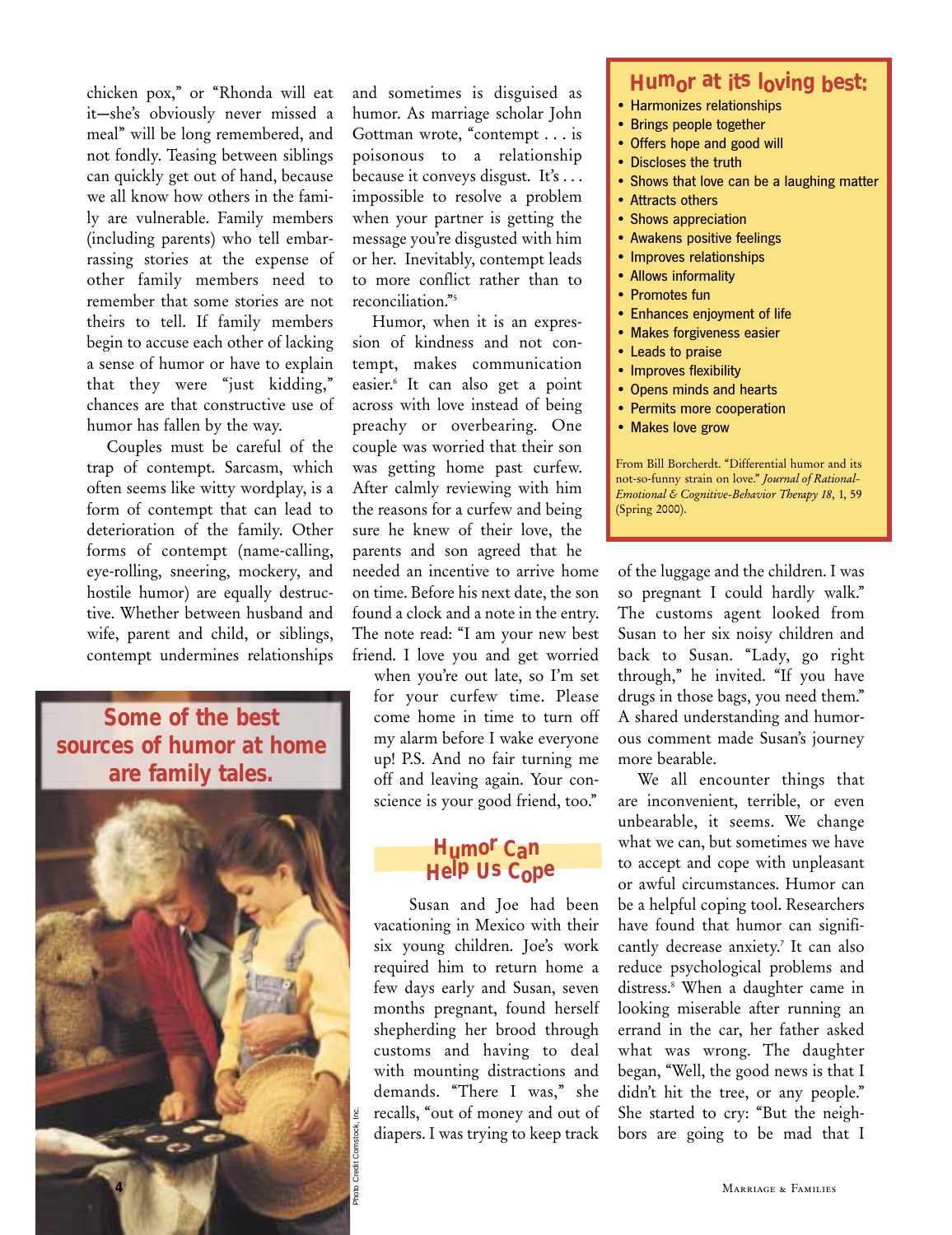**"High-strength families reported a large amount of humor among family members."**



ruined their fence." Dad could have become angry but responded with humor instead. He said, "Who knows? They may like the new gate in their fence, once we get our car out of it."

Two adult sisters were devastated when their mother, aged 53, died after a long illness and hospitalization. But their aunt (their mother's sister), after an especially bleak day of traveling and making funeral arrangements, began to tell stories about their mother, and the sisters remembered funny and sweet stories of their own. Soon they were all laughing and crying at the same time and their loss became more endurable.

After Art E. Berg was thrown from a car during a rollover just five weeks before his wedding date, his neck was broken and he was left a quadriplegic at age 21. Although his body no longer serves him as it once did, Art is far from being helpless and depressed. His life is full of service and activity. Among the other things that got him through, Art says peace came from learning to laugh again, particularly with his family. He writes, "I am not sure I would have survived the emotional trauma of my injuries and the complications of my new life if it hadn't been for the wit, chuckles, laughs, and good-natured humor of my wife and family."9

#### **Humor At Home**

As humorous situations occur in our homes, we need to take a moment to notice and enjoy and record them. Researchers who studied humor in families concluded:

> We found that high-strength families reported a large amount of humor among family members, and low-strength families reported fewer incidences of humor in their families. This suggests to us that it is important to use humor in building family strengths.<sup>10</sup>

Keeping a family journal of humorous moments will keep us alert to the humor in our lives and may become an important family tradition. Parents and children can enjoy memories of a child's inevitable laughable moments. For example, one mother made a note in the family humor journal when the daughter said, "I think we should all make get-well cards for McKenzie. She's in the hospital because her independence burst."

One family held meetings once a week where the parents and children could work out any scheduling needs. Each one took a turn announcing play rehearsals, soccer games, special projects, plans with friends, and so on. Dad announced that he would have to leave town on business for a couple of days, for the second week in a row. The family was astonished when 3-year-old Paul threw himself to the floor and, waving his arms and legs, cried, "Oh, the horror! The HORROR!" Dad chuckled (and thought he might limit his business travel) as he made a record in the family humor journal later in the evening.

A family can enjoy reading humorous books, comic strips, and poetry aloud together. Children's picture books, such as Cloudy With a Chance of Meatballs<sup>11</sup> and The Stinky Cheese Man and Other Fairly Stupid Tales, <sup>12</sup> quickly become favorites, along with classic characters such as Mary Poppins,<sup>13</sup> Mrs. Piggle-Wiggle,<sup>14</sup> and Amelia Bedelia.15 Children's librarians at the public library and elementary school can recommend additional stories as well as books of poetry. Many children (and adults) have enjoyed Where the Sidewalk Ends,<sup>16</sup> as well as No More Homework! No More Tests!<sup>17</sup> and Never Take a Pig to Lunch. <sup>18</sup> Many families have favorite films, such as The Emperor's New Groove (Disney, 2000), It's a Mad, Mad, Mad, Mad World (United Artists, 1963), or What About Bob? (Touchstone Pictures, 1991), among many others. Sharing these resources can provide humor for the moment and become a source of family "in-jokes," or "secrets," the mention of which can set the whole family laughing and strengthen family ties.<sup>19</sup>

Families can share jokes and funny songs during long trips or an evening at home. Appropriate jokes may be found in Highlights for Children, Reader's Digest, and Boy's Life magazines. Children enjoy